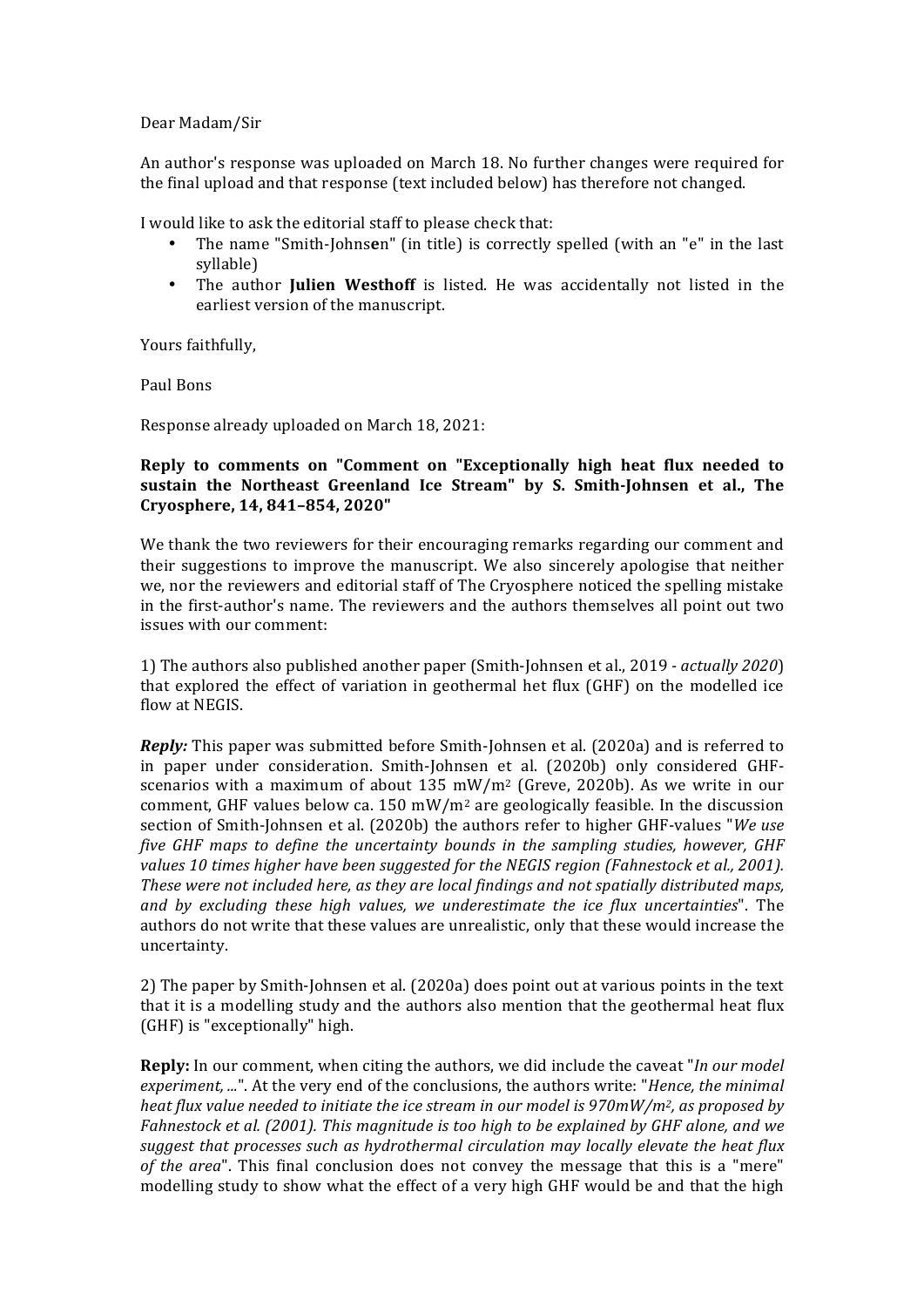heat flux is questioned, but instead that the GHF alone cannot provide the necessary heat, and that therefore other processes may be needed instead, such as hydrothermal circulation. In our comment we discuss various processes (including hydrothermal circulation) that could be invoked to elevate the effective heat flux that reaches the bedrock surface and come to the conclusion that it is geologically unlikely that any could raise the value to anywhere near  $970$  mW/m<sup>2</sup>.

Whether the authors are aware of, or even in their paper discussed the issues with very high or exceptional heat fluxes is not the main point here. The title of the Smith-Johnsen et al. (2020) paper conveys a strong, clear and unambiguous message: "*Exceptionally high heat flux needed to sustain the Northeast Greenland Ice Stream*". It is this "take home message" (without ifs or buts) that we take exception to and we think the reviewers support us in expressing our concerns through our comment.

## **Changes made (new text in red font):**

**Throughout:** Correct spelling mistake in first author's name; again apologies for that.

**Line 15: Reviewer Holschuh:** Ultimately, the work of Smith-Johnsen et al. is not enough for you to conclude that NEGIS does not require elevated geothermal flux. You can, however, conclude that the melt rates must be lower than those proscribed in Smith-Johnson et al. This could be fixed with a simple change to line 15: "Thus, fast flow at NEGIS must be possible without the extroardinary melt rates invoked in Smith-Iohnson et al."

**Action taken:** Following the suggestion by Reviewer Holschuh, we replaced the original sentence "NEGIS is thus formed and controlled by some other, yet unknown, process" with "Fast flow at NEGIS must thus be possible without the extraordinary melt rates invoked in Smith-Johnsen et al."

**Line 22: Reviewer Holschuh:** This quotation contains the operative words: "in our model experiment". It is important that proper emphasis is applied to that aspect of their conclusions.

**Action taken:** The original text was: "They conclude that "In our model experiment, a *minimum* heat flux value of 970 mW m<sup>-2</sup> located close to the East Greenland Ice-core *Project* (EGRIP) is required locally to reproduce the observed NEGIS velocities, giving basal melt rates consistent with previous estimates. The value cannot be attributed to *geothermal heat flux alone and we suggest hydrothermal circulation as a potential explanation for the high local heat flux"*. To emphasise that this is based on a model experiment, we changed this to: "They conclude that "... *a minimum heat flux value of 970 mW*  $m<sup>2</sup>$  *located close to the East Greenland Ice-core Project (EGRIP)* is required *locally to reproduce the observed NEGIS velocities, giving basal melt rates consistent with previous estimates. The value cannot be attributed to geothermal heat flux alone and we suggest hydrothermal circulation as a potential explanation for the high local heat flux".* It should be noted that this statement is preceded by the caveat *"In our model experiment"*. "

**Line 95-99: Reviewer Holschuh**: suggests replacing the last sentences with: "Given that the extraordinary heat flux invoked in Smith-Johnson et al. (2020) cannot exist at NEGIS, there must exist some other weakness in the NEGIS system that enables fast flow that is not captured by their model. While we cannot rule out a supporting role for geothermal flux at NEGIS, the flux required to produce extreme basal melt invoked by Fahnestock et al., and Smith-Johnson et al. is geologically implausible, leaving open many questions about the dynamics of the NEGIS system." **Reviewer Ebbing** also suggests rewording these sentences.

**Action taken:** We took some of the suggested text from the reviewer and merged that with the original text: "Even though the extraordinary heat flux invoked in Smith-Johnsen et al. (2020) cannot exist at NEGIS, their model results are definitively useful. They indicate that some other weakness exists in the NEGIS system that enables the fast